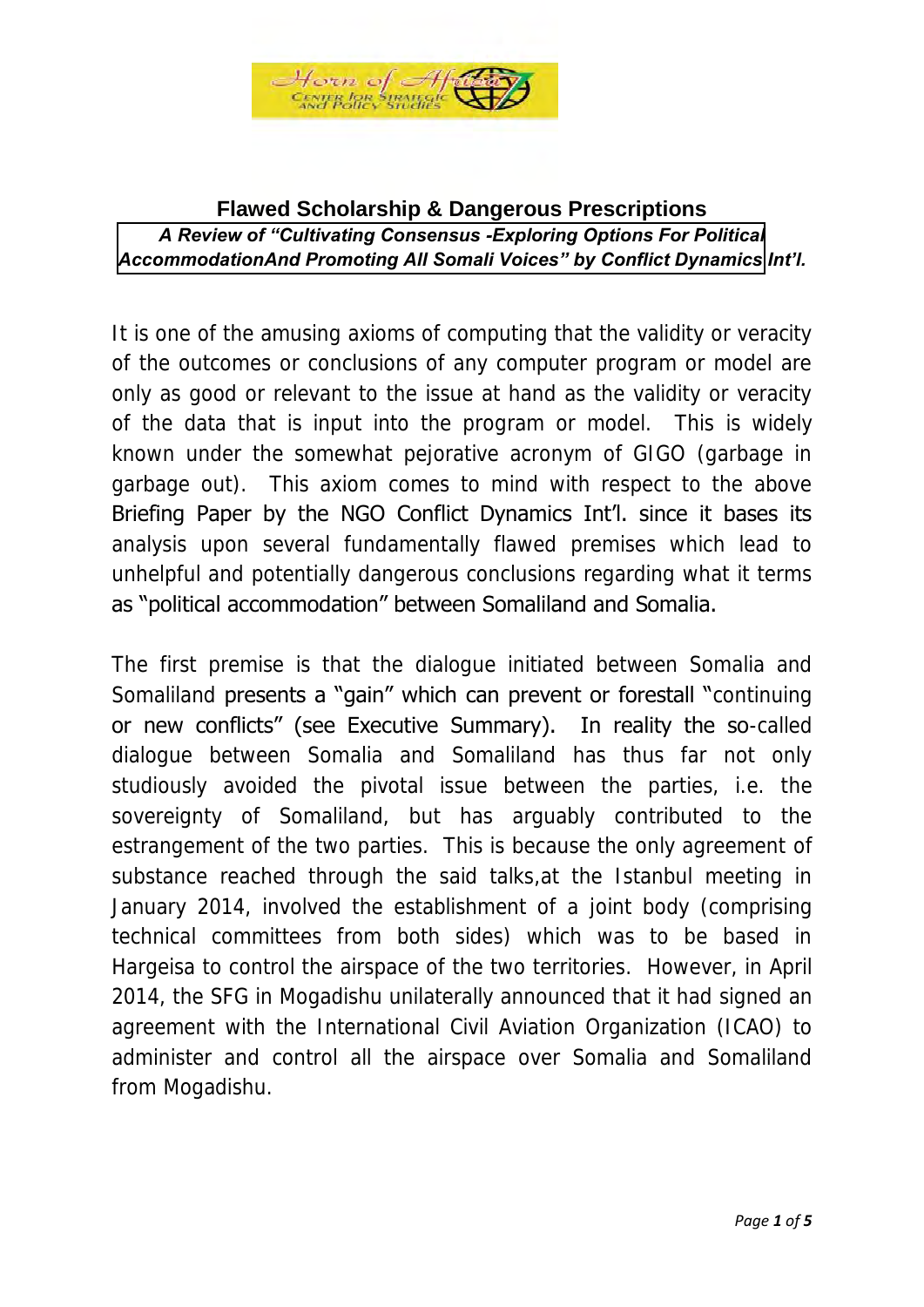This announcement was made at a time when ICAO officials were visiting Hargeisa to discuss precisely the issue of control and administration over Somaliland airspace!

As was to be expected, the SFG's announcement met with angry denunciations from the Somaliland government and its banning of UN and SFG flights over its territory.In addition, while there have been sporadic skirmishes on the border between Somaliland and Puntland, or its proxies, there has not been any armed conflict between Somaliland and the SFG or its predecessors since Somaliland announced recovery of its sovereignty in May 1991. Thus, the premise that the Somalia-Somaliland talks have been a "gain" and/or that they are or have been instrumental in preventing "conflict" between the parties is not only flawed, but patently false. Indeed, among the public at large in Somaliland, these inconclusive talks have demonstrably increased the already widely prevalent suspicion that the SFG has a hidden agenda to induce or compel Somaliland into another union with Somalia. This perception is fostered and strengthened by repeated statements from SFG officials, including President Hassan Sheikh Mohamoud, that Somalia is indivisible and that Somaliland is but an autonomous region thereof.

Finally, the talks do not address the conflict between Somaliland and Puntland which is not related to questions of sovereignty and independence. Rather, the issue underlying this conflict is the claim by Puntland upon some eastern regions of Somaliland which have a majority population drawn from the same kinship group as that of the majority in Puntland. Thus, Puntland's claims upon the Sool and Sanag regions of Somaliland have no historical or political foundation but are based entirely upon clan or kinship affiliation. By contrast, Somaliland's claim of sovereignty is based upon historical and political realities that arise from the colonial era and the division of Africa into defined territories with recognized political jurisdiction, even though such political jurisdiction was vested in the colonial powers. These territories achieved independence from the colonial powers, thus becoming recognized nation-states and formed what is now the AU. While Somalia (including the region of Puntland) and Somaliland formed two such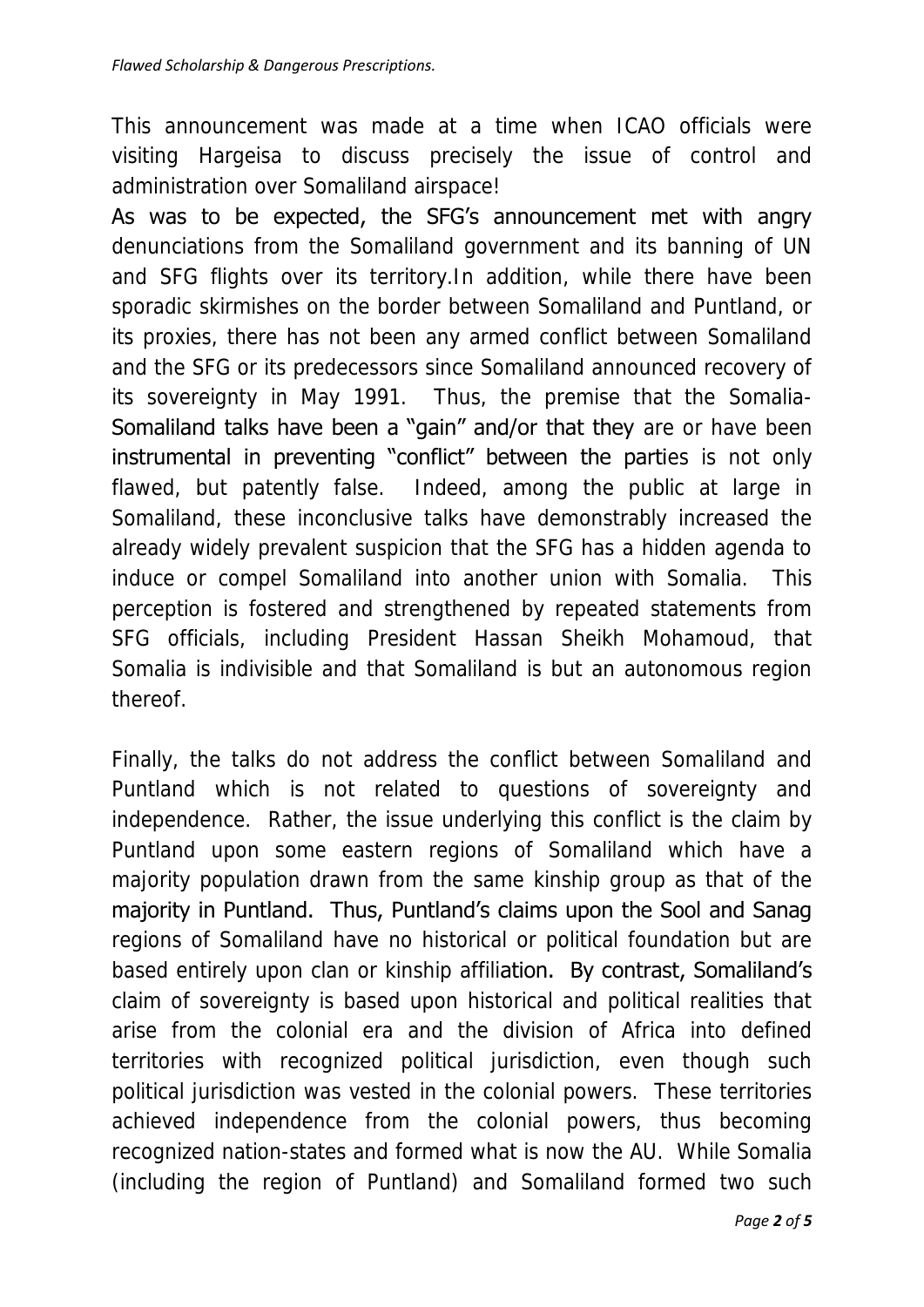territories as defined above, other regional states that have recently emerged from the detritus of the collapse of the Siyad Barre dictatorship twenty three years ago, i.e. Puntland, Galmudug and Jubbaland, never did.Instead, they are local responses to the inability of successive 'governments' established for Somalia by foreign powers to re-establish the state in that country and defeat the prevalent warlords and terrorists that had established dominance in the absence of a functioning state. As such they are to be admired and encouraged, but they have no de jure claims to statehood.

The second flawed premise concerns the history of Somalia and Somaliland, the establishment of the Somali Republic in 1960 through the union of the ex-British Protectorate (Somaliland) and the ex-UN Trust Territory administered by Italy (Somalia) and the genesis and evolution of Somali nationalism. The Briefing Paper completely sidesteps these issues and proceeds with its analysis as though the history of Somalia-Somaliland relations commenced in 1991. This exposes a fundamental flaw in the analysis as it completely ignores the underlying rationale behind the union in 1960, tensions within the union during the civilian era, **Somaliland's** history of opposition to rule from Mogadishu, the decade long civil war with the regime in Mogadishu that resulted directly in the collapse of the Siyad Bare dictatorship, and its recovery of its sovereignty after expelling the regime's forces. The flaw is demonstrated by a fact in the Briefing Paper.

The paper makes repeated reference to the Constitution of the Somali Republic of July 1, 1960 without clarifying that this was the constitution of the ex-UN Trust Territory and did not evidence the union of the two countries. This union was evidenced by an Act of Union signed by the legislatives of the two states; however it transpired that the Acts of Union signed by the two legislatures were significantly different. In point of fact, the 1960 constitution, which was adopted by acclamation at a joint meeting of the two legislatures, never evidenced the union of the two states. Instead, the union of the two states was finally evidenced by an Act of Union promulgated by the legislature of the Somali Republic in January 1961 which was made retroactive. This Act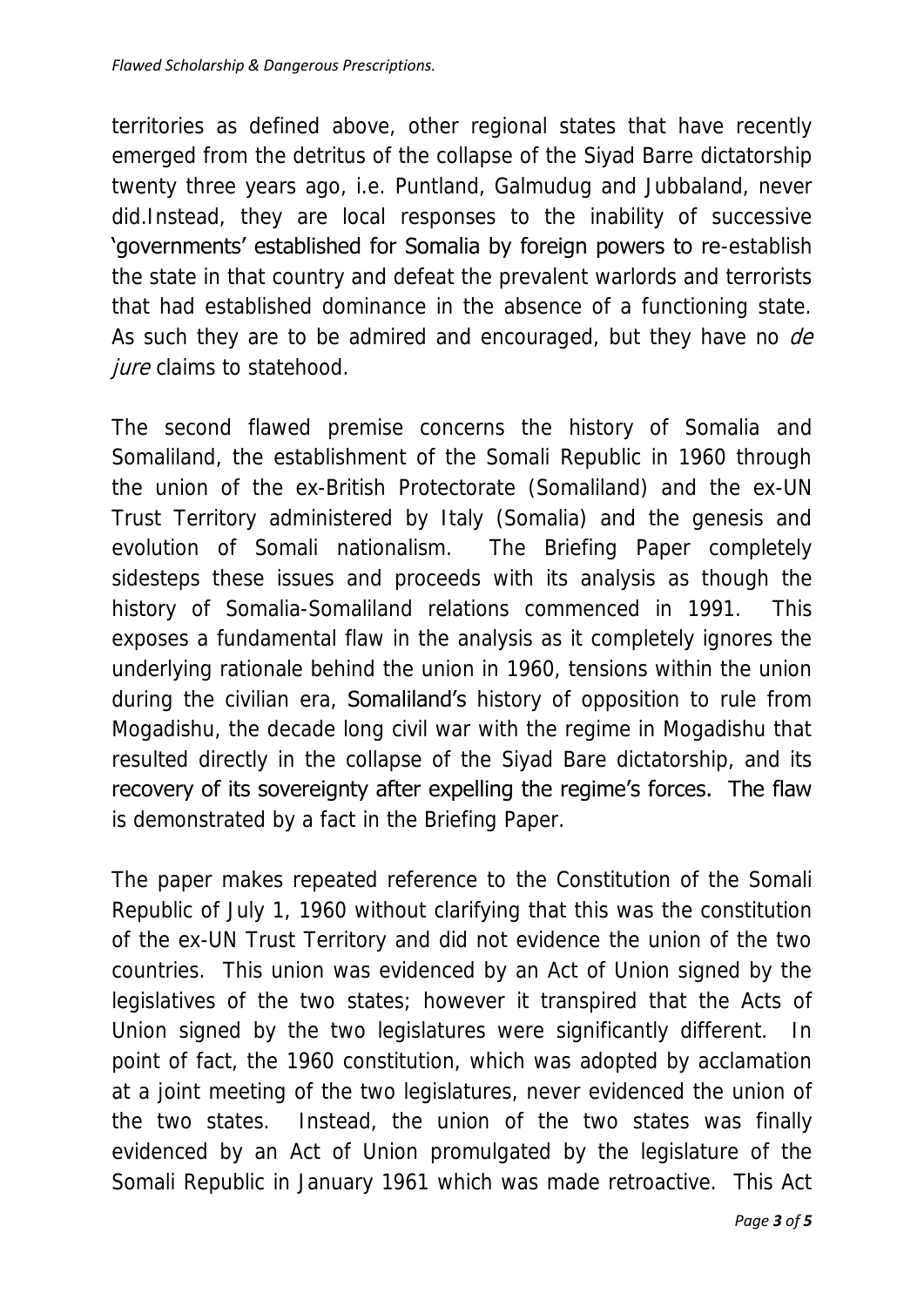of Union was never ratified by either through a national referendum or by a union constitution adopted through universal suffrage in both constituent states.Thus, the legal and institutional Somali references for the paper comprise three constitutions for Somalia (or parts thereof) that were never ratified by universal suffrage, i.e. the 1960 Constitution, the Provisional Federal Constitution of 2012, the Constitution of the Puntland State of Somalia of 2012 and the Constitution of Somaliland of 2001 which was ratified in a referendum by an overwhelming majority of its citizens.

Since the Constitution of Somaliland was ratified by an overwhelming majority of its citizens through a national referendum in 2001 that was observed by international observers which pronounced it free and fair, it can be said with a great measure of certainty that it represents the wishes of the people of Somaliland. Thus, the simple fact is that this constitution evidences their right to self-determination which is enshrined in Article 1. By ignoring this fact completely, the paper compromises its scholarship, its utility as a tool to promote accommodation between Somalia and Somaliland that it purports to be and, indeed, its relevance to such a process.

In conclusion, while the Briefing Paper has laudable aims and clearly outlines a veritable menu of options or models for relations between Somalia and Somaliland, it suffers from the substantial flaws outlined above. It starts from a very questionable characterization of the status of the talks between Somalia and Somaliland instead of addressing head-on the clear and evident failures and weaknesses of a process that was initiated at the behest of foreign powers and entered into by both parties without an agenda or a clear end goal. The paper then builds upon this house of cards through an analysis that ignores the history of the Somali Republic that was established in 1960 which underlies, informs and continues to affect the relationship between the two states to this day. Finally, by completely ignoring the political aspirations of the people of Somaliland and the endemic suspicion among the vast majority of Somaliland's youthful population regarding the intentions of